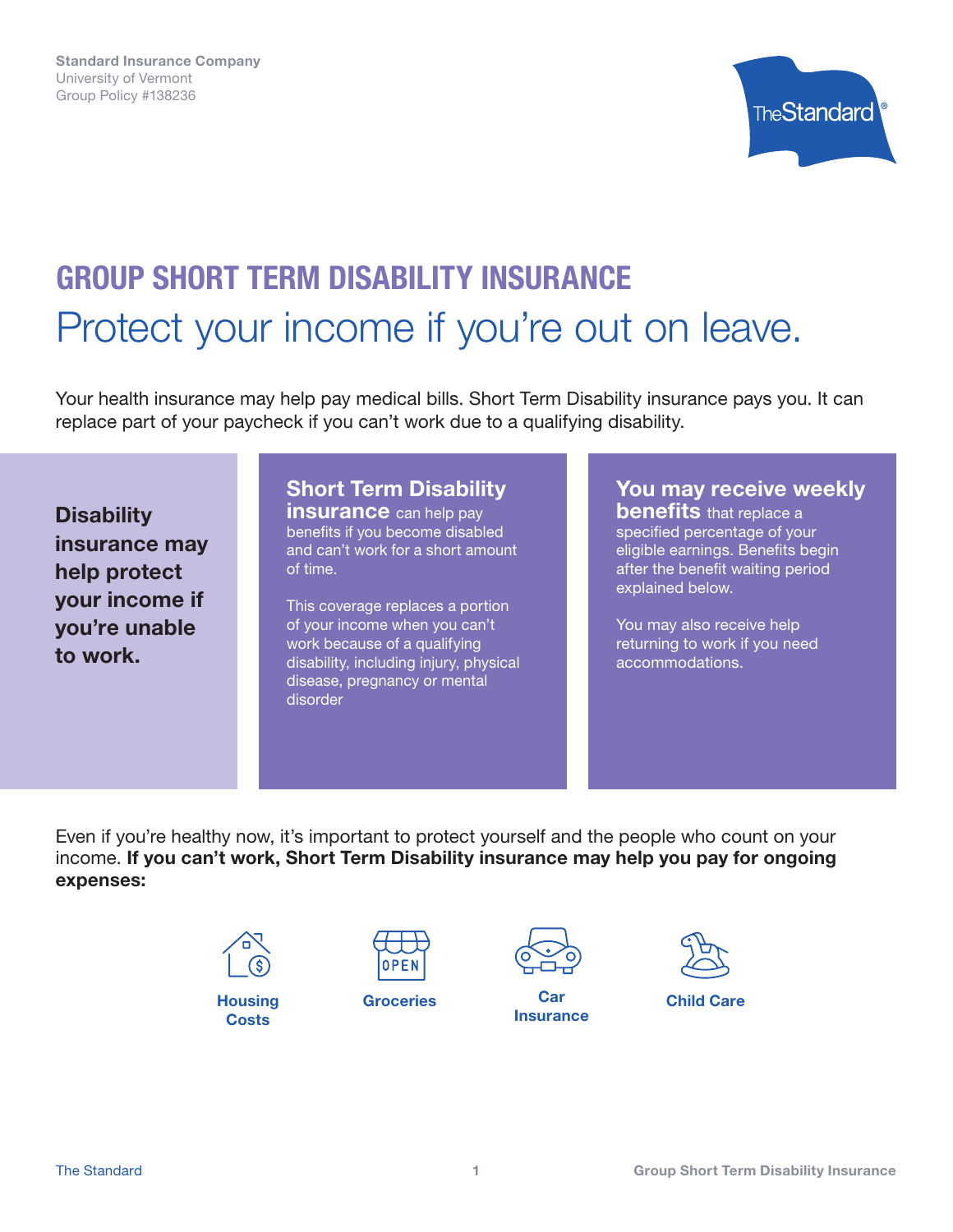### Short Term Disability Insurance

| <b>Annual Enrollment Period</b>                                                                                                                                                                                                                                                                                                                                                                                                                                                                                                                                                                                  | You may enroll in Short Term Disability during the University of Vermont's<br>Annual Enrollment Period.                                                                                                                          |
|------------------------------------------------------------------------------------------------------------------------------------------------------------------------------------------------------------------------------------------------------------------------------------------------------------------------------------------------------------------------------------------------------------------------------------------------------------------------------------------------------------------------------------------------------------------------------------------------------------------|----------------------------------------------------------------------------------------------------------------------------------------------------------------------------------------------------------------------------------|
| <b>What Your Benefit Provides</b><br>This is the benefit you'd receive if you<br>suffer a qualifying disability. Eligible<br>earnings are your weekly insured<br>predisability earnings, as defined by the<br>group policy. Your predisability earnings<br>will be based on your earnings in effect<br>on the January 1st prior to your last full<br>day of active work. Any subsequent<br>change in your earnings will not affect your<br>predisability earnings. Your benefit amount<br>will be reduced by deductible income; see<br>the Important Details section for a list of<br>deductible income sources. | 70 percent of the first \$5,000 of your eligible earnings, reduced by deductible<br>income<br>Plan maximum per week: \$3,500<br>Plan minimum per week: \$15                                                                      |
| <b>Benefit Waiting Period</b><br>If you suffer a qualifying disability, your<br>benefit waiting period is the length of time<br>you must be continuously disabled before<br>you can begin receiving your weekly benefit.                                                                                                                                                                                                                                                                                                                                                                                         | • 30 days for accidental injury<br>• 30 days for physical disease, pregnancy or mental disorder                                                                                                                                  |
| <b>How Long Your Benefits Last</b><br>This is the maximum length of time you<br>could be eligible to receive a weekly<br>disability benefit.                                                                                                                                                                                                                                                                                                                                                                                                                                                                     | 26 weeks. However, Short Term Disability benefits will end on the date Long<br>Term Disability benefits become payable to you under a group plan provided by<br>your employer, even if that occurs before the 26 calendar weeks. |

See the Important Details section for more information, including requirements, exclusions, limitations and definitions.

# Additional Feature

Help With Returning To Work This plan provides incentives to help you get back to work. For instance, you'll get help paying for some of the expenses associated with participating in an approved rehabilitation plan including but not limited to; training and education expenses, family (child and elder) care expenses, job related expenses and job search expenses. If a worksite modification would enable you to return to work, we can help your employer make approved modifications by covering some or all of the cost.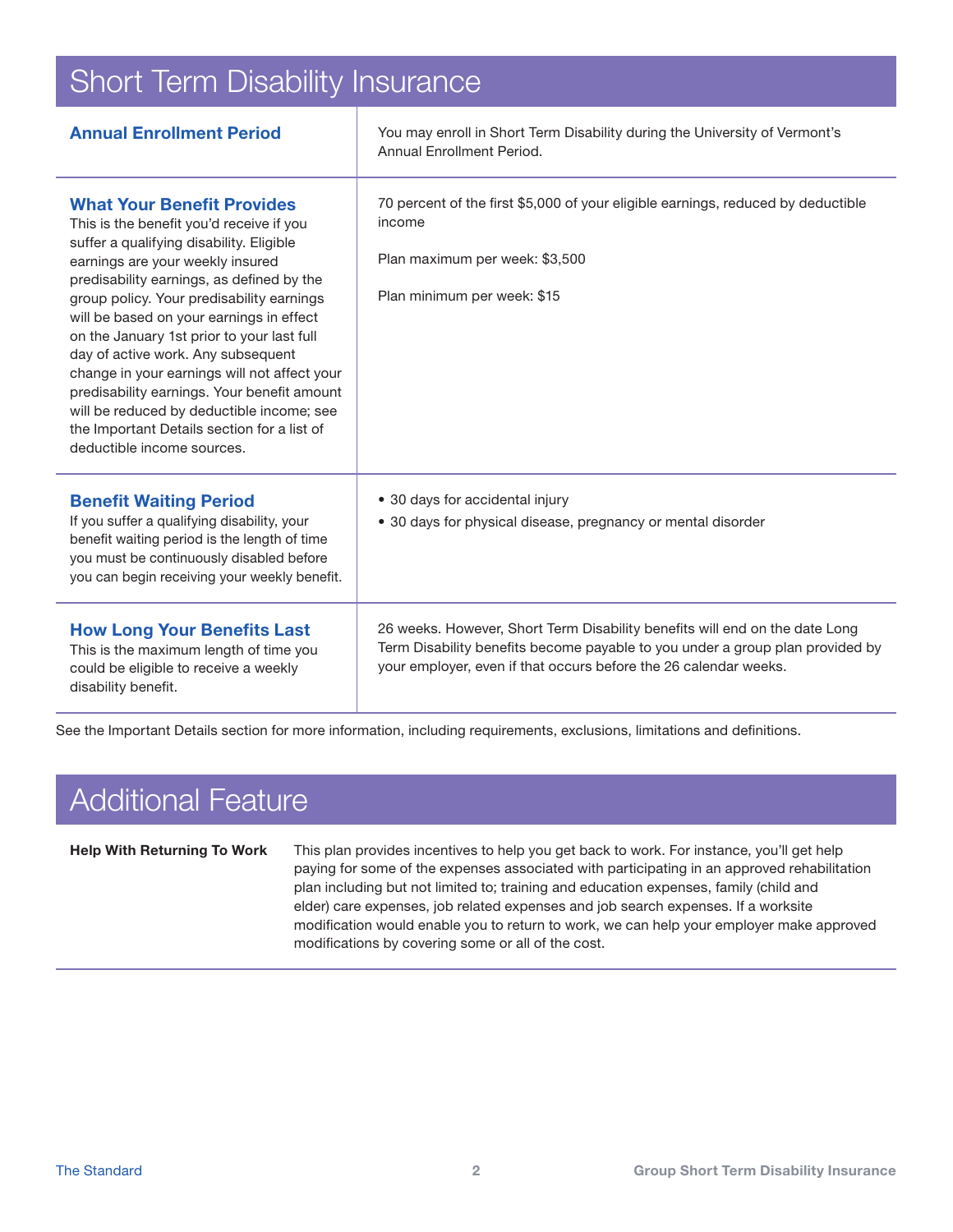## Disability Needs Calculator

Not being able to work also means not being able to earn a paycheck. As you consider Short Term Disability insurance, think about the expenses you would need to cover if you became disabled:

- 
- Housing costs Medical bills
- 
- Utilities Car insurance
- Groceries Child care costs

To estimate your insurance needs, you'll need to consider your unique circumstances. Use our online calculator at standard.com/ disability/needs.

# How Much Your Coverage Costs

Because this insurance is offered through University of Vermont, you'll have access to competitive group rates that may be more affordable than those available through individual insurance. You pay 100 percent of the premium, and you'll also have the convenience of having your premium deducted through easy payroll deduction.

Your monthly rate is \$0.465 per \$10 of weekly benefit.

### Use this formula to estimate your premium payment:

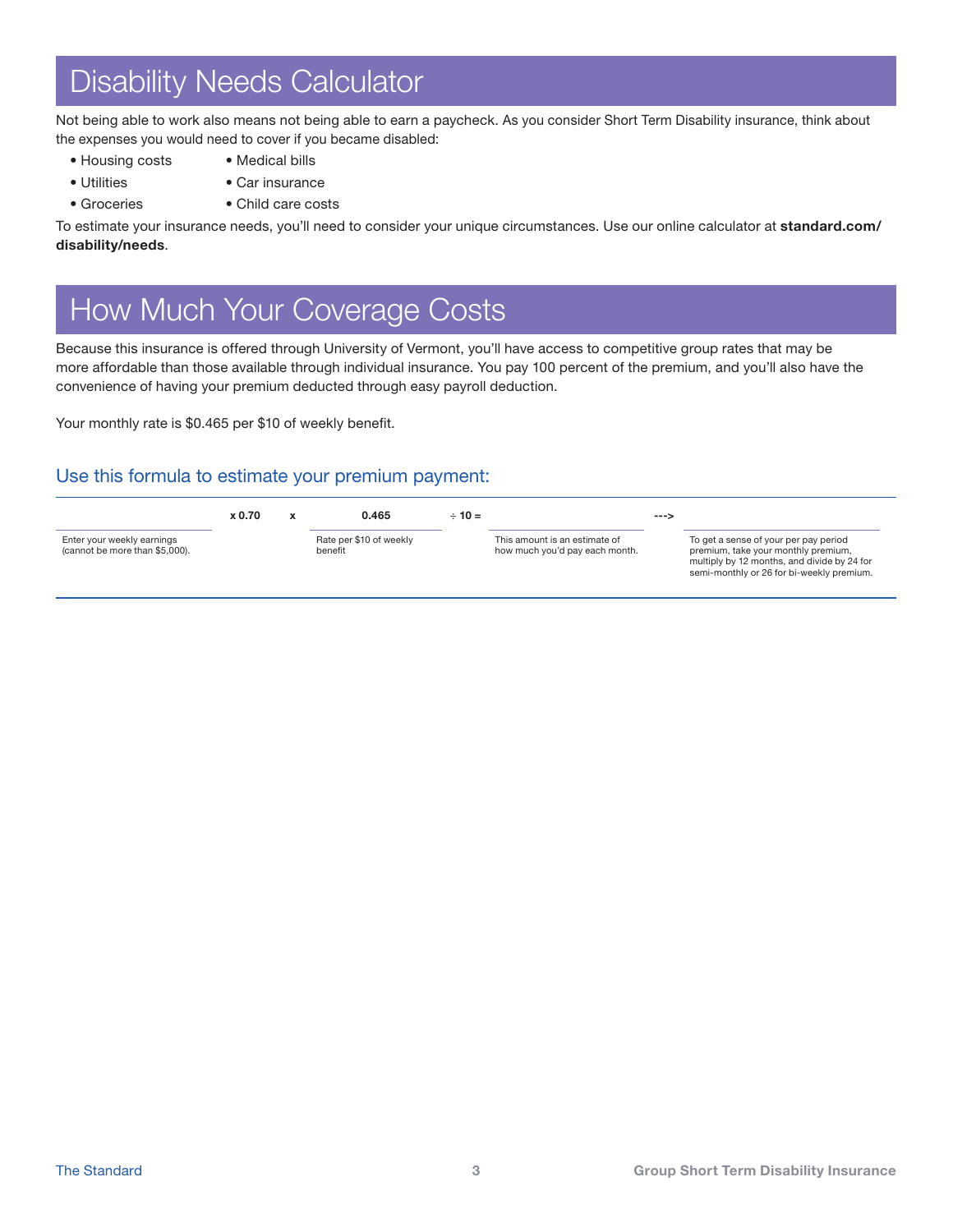### Important Details

Here's where you'll find the nitty-gritty details about the plan.

#### Eligibility Requirements

To be eligible for coverage, you must be a citizen or resident of the United States or Canada and:

- A full-time University of Vermont (UVM) employee who is Non-Represented Staff, Teamsters, United Electrical or a Postdoctoral Associate, Fellow or Trainee either:
	- o Employed in a regular capacity of at least 75 percent of a 12-month work year of 37 ½ or 40 hours per week (UVM Benefits Groups A and C), or
	- o Employed in a regular capacity of 100 percent of an academic year of 9, 10, or 11 months for 37 ½ or 40 hours per week (UVM Benefits Group B); and
- Actively working at least 30 hours per week

Temporary and seasonal employees, full-time members of the armed forces, leased employees and independent contractors are not eligible.

#### Employee Coverage Effective Date

To become insured, you must:

- Meet the eligibility requirements listed above
- Apply for coverage and agree to pay premium
- Be actively at work (able to perform all normal duties of your job) on the day before the scheduled effective date of insurance

If you are not actively at work on the day before the scheduled effective date of insurance, your insurance will not become effective until the day after you complete one full day of active work as an eligible employee.

Please contact your human resources representative or plan administrator for more information regarding the requirements that must be satisfied for your insurance to become effective.

#### Definition of Disability

You will be considered disabled if, as a result of physical disease, injury, pregnancy or mental disorder:

- You are unable to perform with reasonable continuity the material duties of your own occupation, and
- You suffer a loss of at least 20 percent in your predisability earnings when working in your own occupation.

You are not considered disabled merely because your right to perform your own occupation is restricted, including a restriction or loss of license.

#### **Exclusions**

Subject to state variations, you are not covered for a disability caused or contributed to by any of the following:

- Your committing or attempting to commit an assault or felony, or your active participation in a violent disorder or riot
- An intentionally self-inflicted injury, while sane or insane
- War or any act of war (declared or undeclared, and any substantial armed conflict between organized forces of a military nature)
- The loss of your professional or occupational license or certification
- An activity arising out of or in the course of any employment for wage or profit

#### Limitations

Short Term Disability benefits are not payable for any period when you are:

- Not under the ongoing care of a physician in the appropriate specialty, as determined by The Standard
- Confined for any reason in a penal or correctional institution
- Able to work and earn at least 20 percent of your predisability earnings in your own occupation but you elect not to
- Eligible to receive benefits for your disability under a workers' compensation law or similar law

#### When Your Benefits End

Your Short Term Disability benefits end automatically on the date any of the following occur:

- You are no longer disabled
- Your maximum benefit period ends
- Long term disability benefits become payable to you under a long term disability plan
- Benefits become payable under any other disability insurance plan which you become insured through employment during a period of temporary recovery
- You fail to provide proof of continued disability and entitlement to benefits
- You pass away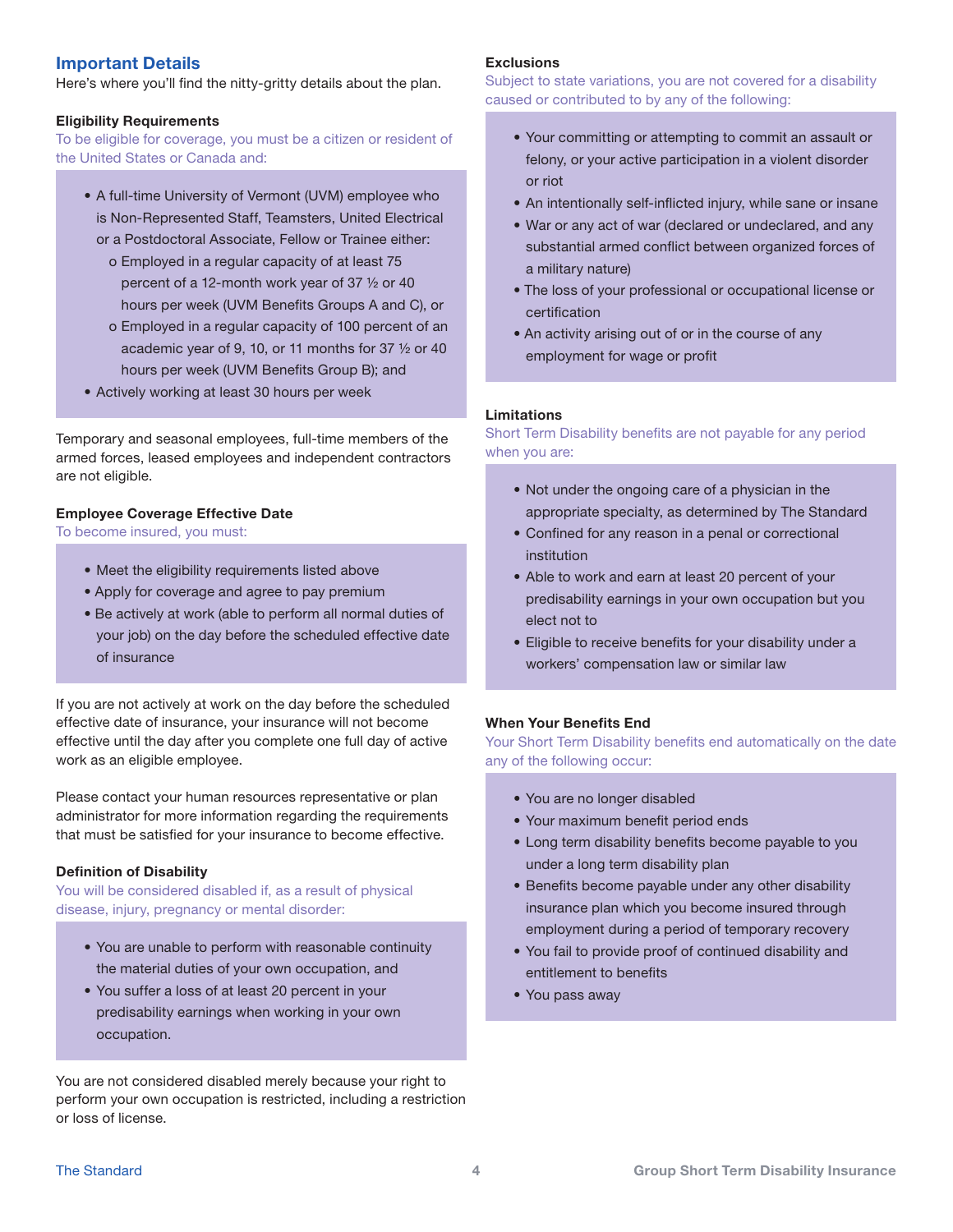#### Deductible Income

Your benefits will be reduced if you have deductible income, which is income you receive or are eligible to receive while receiving Short Term Disability benefits. Deductible income includes:

- Sick pay, annual or personal leave pay, severance pay or other forms of salary continuation (including donated amounts) paid that exceeds 100 percent of your indexed predisability earnings when added to your Short Term Disability benefit
- Amounts under unemployment compensation law
- Amounts because of your disability from any other group insurance
- Any disability or retirement benefits received or you are eligible to receive from your employer's retirement plan
- Amounts under any state disability income benefit law or similar law
- Earnings from work activity while you are disabled, plus the earnings you could receive if you work as much as your disability allows
- Earnings or compensation included in your predisability earnings which you receive or are eligible to receive while Short Term Disability benefits are payable
- Amounts due from or on behalf of a third party because of your disability, whether by judgment, settlement or other method
- Any amount you receive by compromise, settlement or other method as a result of a claim for any of the above

#### When Your Insurance Ends

Your insurance ends automatically when any of the following occur:

- The date the last period ends for which a premium was paid
- The date your employment terminates
- The date the group policy terminates
- The date you cease to meet the eligibility requirements (insurance may continue for limited periods under certain circumstances)

#### Group Insurance Certificate

If coverage becomes effective, and you become insured, you will receive a group insurance certificate containing a detailed description of the insurance coverage, including the definitions, exclusions, limitations, reductions and terminating events. The controlling provisions will be in the group policy. The information presented in this summary does not modify the group policy, certificate or the insurance coverage in any way.